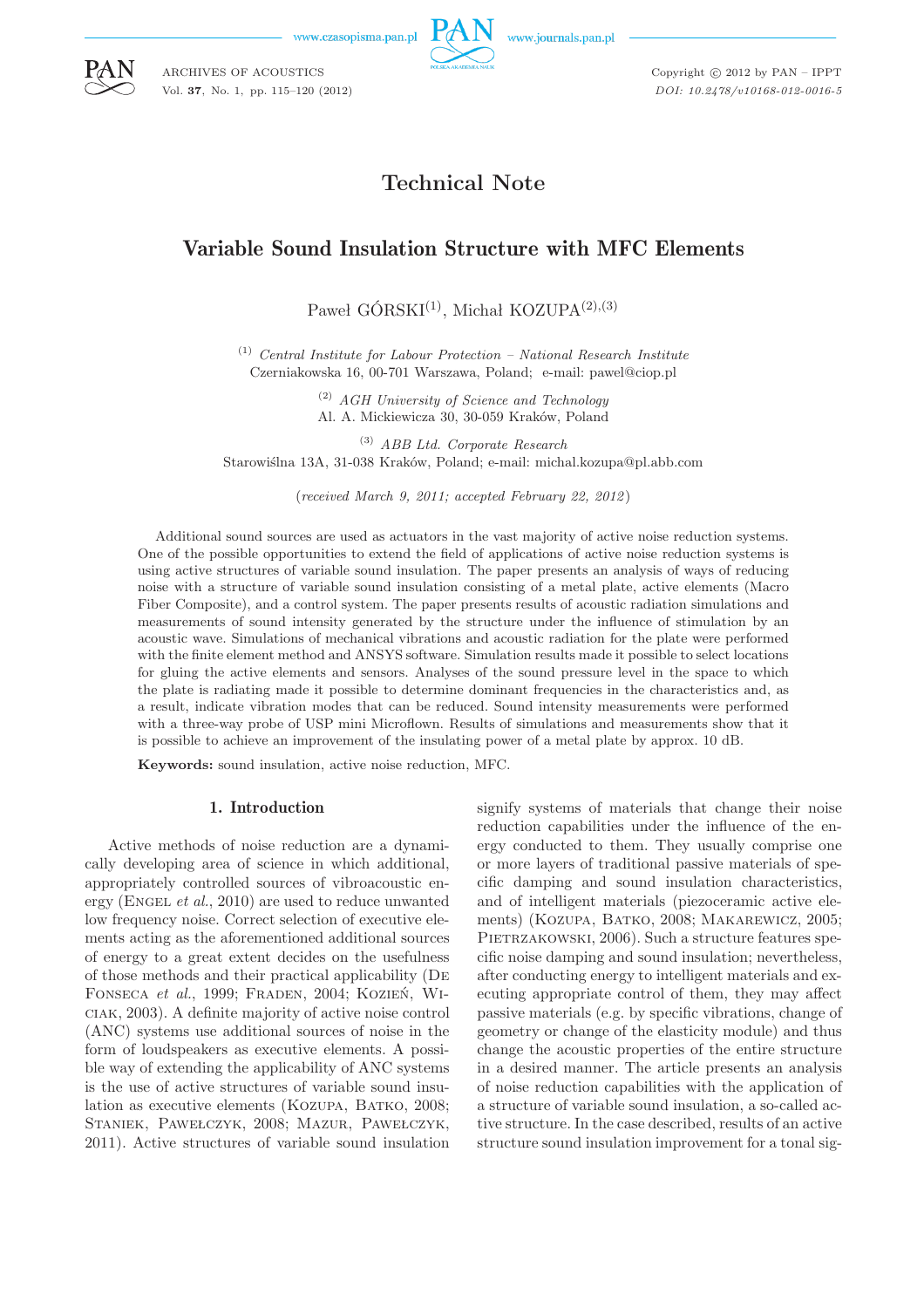nal of known frequency of 150 Hz are presented. It was assumed that an active structure comprised a brass plate of the dimensions of 240 mm  $\times$  300 mm and thickness of 0.5 mm, an MFC converter (Macro Fiber Composite) M-8528-P2 by Smart Material of the dimensions of 106 mm  $\times$  34 mm, and a control system (Fig. 1).



Fig. 1. Model of the active structure of variable sound insulation.

The primary element of the control system was a PC provided with an A/D and D/A LC-1-015- 1622 converter card by Egmont Instruments, a preamplifier, and an analogue system UPS. Signal from the PC was amplified by an STA 1508 end amplifier by Stage Line and sent to the signal conditioner. The signal conditioner was a design made especially to control active elements in the form of MFC converters. This type of device was used because a complete setting of MFC converters required high voltage signals from −60 to +360 V. Moreover, correct operation of these elements required initial polarisation with positive voltage within the range from 0 to 210 V; otherwise, distortion of the secondary signal was possible. Structure elements also included a measurement microphone and an analyser, as the frequency, amplitude and phase offset of the compensation signal (sent to the MFC converter) were adjusted on the basis of their readings. The measurement microphone was placed in the axis perpendicular to the structure, passing through its geometric centre and placed 0.5 m away from its surface. Controlling an MFC converter and, consequently, a change of sound insulation of the active structure involved manual selection of the values of frequency, amplitude and compensation signal phase in a manner assuring that the sound pressure level recorded by the measurement microphone was as low as possible.

The article presents the results of acoustic radiation simulations and measurements of the intensity of the noise generated by the structure when excited with an acoustic wave. Simulation of the plate vibrations and acoustic radiation was conducted by means of the method of finite elements and the ANSYS program. Results of a harmonic analysis of the plate vibrations made it possible to define placements of active elements and identify reducible vibration modes. The analysis of the plate acoustic radiation enabled determining the dominant radiation frequencies and

identifying corresponding plate vibration modes reducible with active methods. Measurements of noise intensity were conducted with a USP mini Microflown tri-directional probe.

#### 2. Simulation tests

Due to a complicated design and a high cost of structures of variable sound insulation, an exhaustive knowledge is required at the stage of designing active noise reduction systems to enable estimation of the operating effectiveness of the systems in actual conditions. Computer modelling and simulation tests are a way of solving this problem. In this study, a structure of variable sound insulation was modelled in the ANSYS Multiphysics calculation environment. The software enables integrating the structure design model with the surrounding acoustic volume (ambient air) and allows observing the interaction between the structure and the ambient air.

The structure comprised a brass plate of the dimensions of 300 mm  $\times$  240 mm and an MFC converter acting as a source of a compensation signal. The structure, rigidly fixed at the edges, was excited with a flat acoustic wave of the pressure of 2 Pa. By selecting the voltage level and the phase angle of the signal controlling active elements, the radiated acoustic energy of the plate was analysed. Minimisation of the acoustic radiation was the criterion used in selecting the signal controlling the MFC elements. After a correct level and phase angle of the voltage fed to the active element had been selected, the plate vibrations and the emitted acoustic energy with the active elements feeding on and off were analysed.

The ANSYS calculation environment makes the following assumptions regarding the acoustic part of the model:

- The medium is compressible; if pressure changes, so does density.
- The medium is not inviscid; there is no viscotic damping.
- Air mean density and pressure are fixed for the entire liquid.
- Continuity and homogeneity of the medium are assumed.
- Excellent liquidity and elasticity are assumed; the medium cannot feature stresses tangential to the shift direction and, after taking away external forces, the medium returns to its original condition.
- There is no internal thermal inertia and thermal conductivity.

Harmonic analysis also solves the equation of motion depending on the time of linear structures subject to steady vibrations.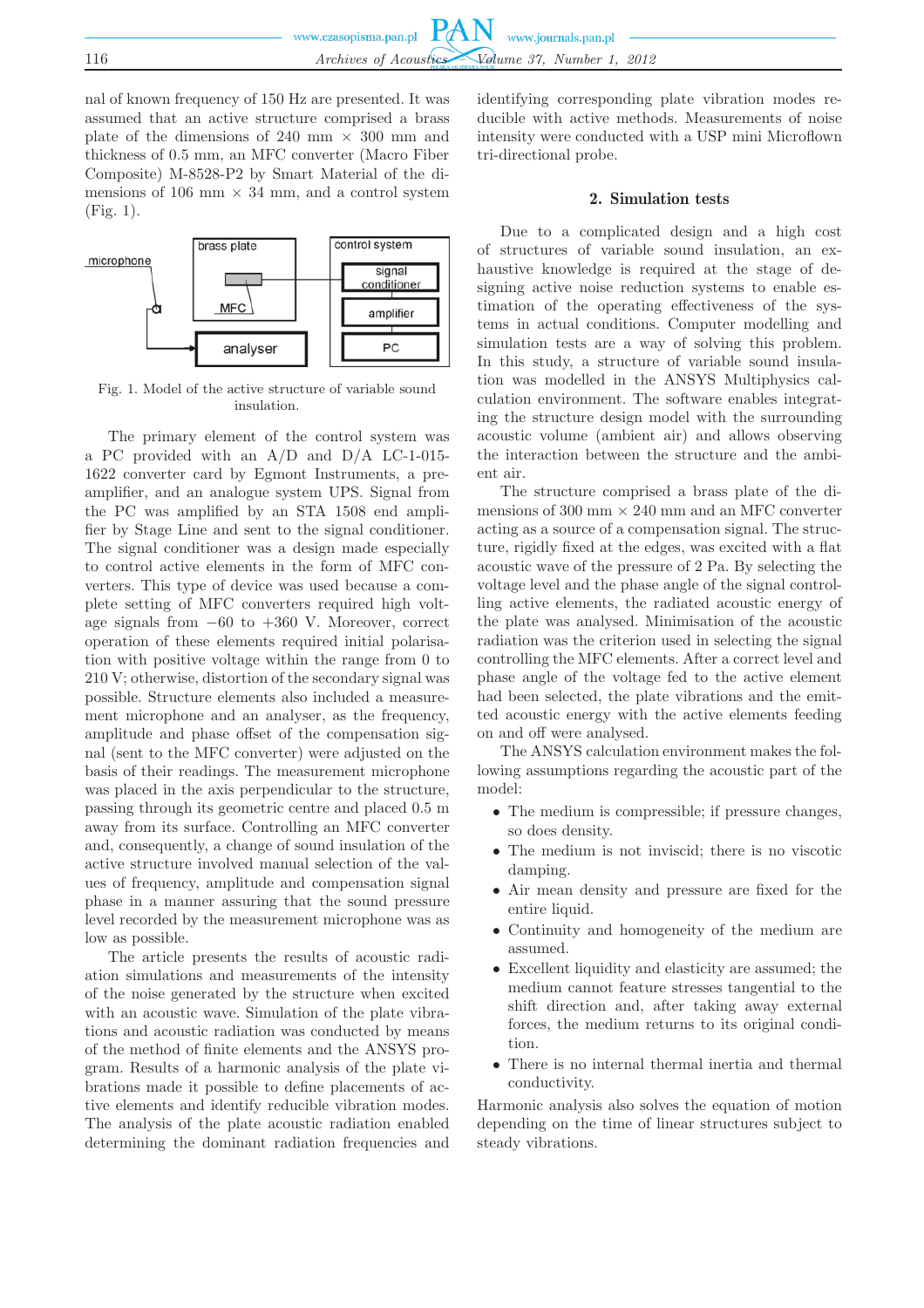Assumptions and limitations:

- Weight, rigidity, and damping of the structure are fixed.
- Exciting force and shift change sinusoidally, both with the same known frequency.
- Exciting force has the real part only, except for the current.

The examined structure brass plate was digitized with  $8 \times$  SOLID45 node elements with three levels of freedom: UX, UY and UZ. The digitization grid put on the plate divided it into 14,400 finite elements of the dimensions of  $5 \times 5 \times 0.1$  [mm]. The MFC converter was digitized with  $8 \times$  SOLID5 node elements with four levels of freedom: UX, UY, UZ and VOLT. The digitization grid put on the converters divided it into 432 finite elements of the dimensions of  $5 \times 5 \times 0.1$  [mm].

The acoustic space into which the vibrating plate radiates was digitized with  $8 \times$  FLUID30 node elements with four levels of freedom: UX, UY, UZ and PRESS. The digitization grid applied divided the space into 43,200 finite elements of the dimensions of  $5 \times 5 \times (8 - 82)$  [mm].

During the simulation cases of different location of the active element and different types of the exciting signal were analysed. The results of a harmonic analysis made it possible to define placements of active elements and sensors and identify reducible vibration modes. Figure 2 shows an example of the dis-



Fig. 2. Vibration modes of the active stucture for 150 Hz; a) ANC system disabled, b) ANC system activated; [mm].

tribution of vibration amplitudes on the surface of the structure before and after the activation of the ANC system. Both cases clearly show vibration modes and their significant reduction after the activation of the ANC system. An analysis of the sound pressure level in the space to which the plate emitted made it possible to identify dominating noise frequencies reducible with active methods (Fig. 3). By analysing the distribution of acoustic pressure around the emitting structure, it is possible to define the areas of the plate whose reduction will provide greatest results.



Fig. 3. Acoustic radiation of the active structure for frequency 150 Hz; a) ANC system disabled, b) ANC system activated; [dB].

#### 3. Laboratory measurements

Simulation results were verified on the basis of laboratory tests (Fig. 4). The tests were conducted with an acoustic waveguide at the beginning of which a sound



Fig. 4. Diagram of the laboratory stand.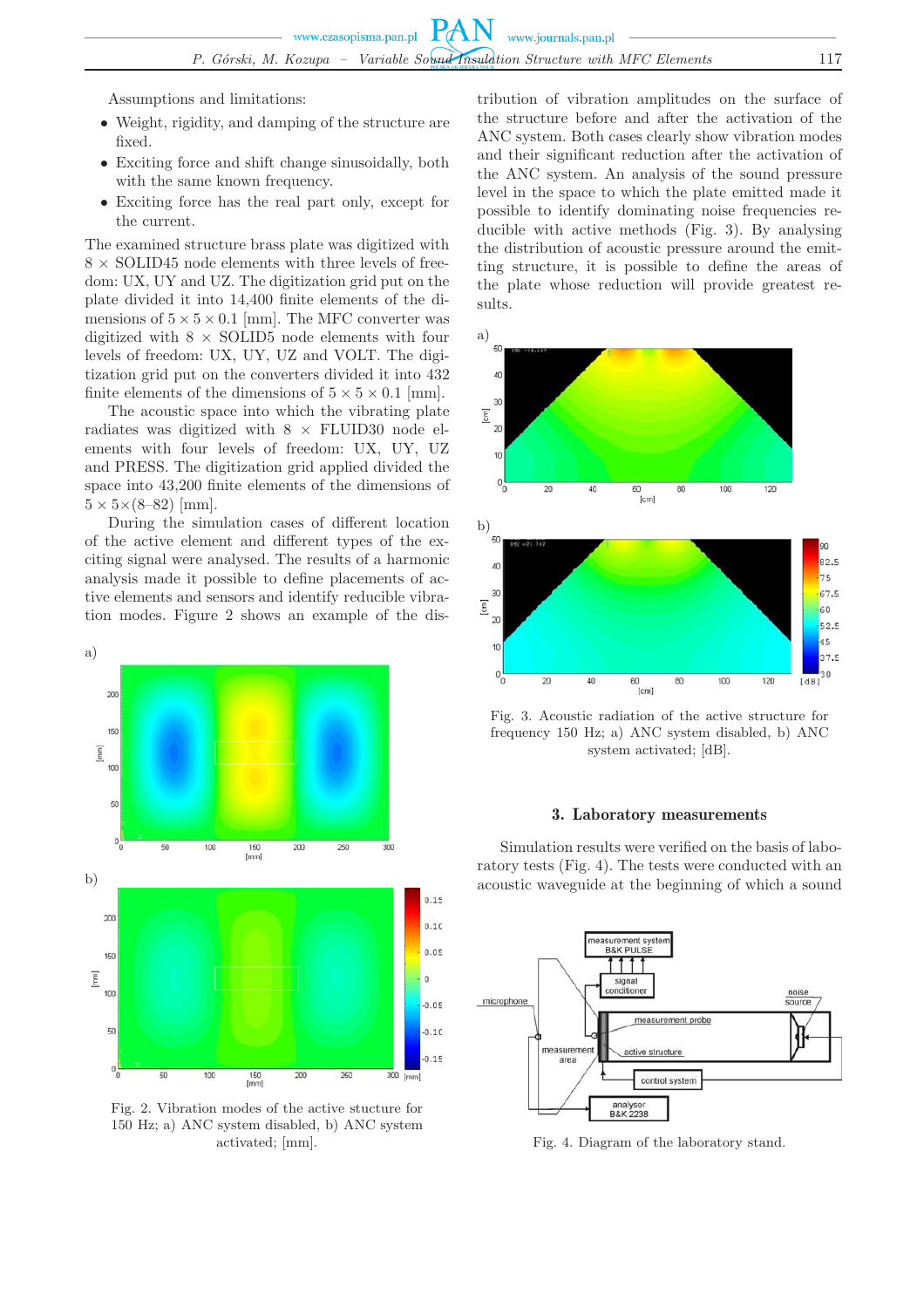source (loudspeaker) was installed. The length of the acoustic waveguide was 200 cm, and its cross section was a square with 40 cm long sides. The inside of the waveguide was coated with a 5 cm thick layer of foam. At the end of the acoustic waveguide a brass plate with an active element of the structure of variable sound insulation was installed.

The active element, in the form of an MFC piezolaminate, was controlled via a control system called ANC system. At the same time and with the same control system an acoustic signal in the form of a tone of the frequency of 150 Hz was generated. Amplification of the signal was selected in a manner ensuring that at the measurement point located on a straight line perpendicular to the plate, passing through its geometric centre and placed 0.5 m away, the measured sound pressure level was equal to the level from the simulation. The measurements were taken at a distance of 4 mm from the surface of the active structure, recording the distribution of the acoustic velocity and acoustic pressure, and within the measurement area (see Fig. 4) recording the sound pressure level. The measurement area corresponded with the area modelled in the simulation tests.

Measurements of the acoustic velocity and acoustic pressure in the vicinity of the plate surface were taken with a USP mini Microflown tri-directional probe (Fig. 5). The probe directly measures the acoustic velocity in three dimensions, as well as acoustic pressure, thus enabling determination of the noise intensity vector (Donadon, 2005; Weyna, 2005).



b)



Fig. 5. Laboratory stand; a) general view, b) measurement probe and MFC converter.

Figure 6 shows the distribution of the values of the acoustic velocity on the surface of the examined structure. The values of the acoustic velocity are convergent with the simulatory harmonic analysis presenting the distribution of the structure vibration amplitudes (Fig. 2). It shows areas of a greater acoustic velocity convergent with the distribution of the vibration modes. Activation of the ANC system resulted in an approximately double decrease in the measured velocities.



Fig. 6. Distribution of the values of acoustic velocity; a) ANC system disabled, b) ANC system activated;  $[mm/s]$ .

On the basis of the acoustic velocities and acoustic pressures measured, the distribution of noise intensity was determined for three directions  $(x, y, z)$ . Figure 7 shows the distribution of the values of noise intensity for the ANC system disabled and activated. Before the ANC system was activated, the values fell within the range between 75 and 90 dB. After the ANC system was activated, the maximum values decreased to 80 dB and slightly increased near the geometric centre of the plate to 85 dB.

As a result of activation of the ANC system, the effectiveness of the active noise control reaching 15 dB (Fig. 8) was obtained. The distribution of the effectiveness of the active noise control on the surface of the plate is non-uniform; in the central part of the struc-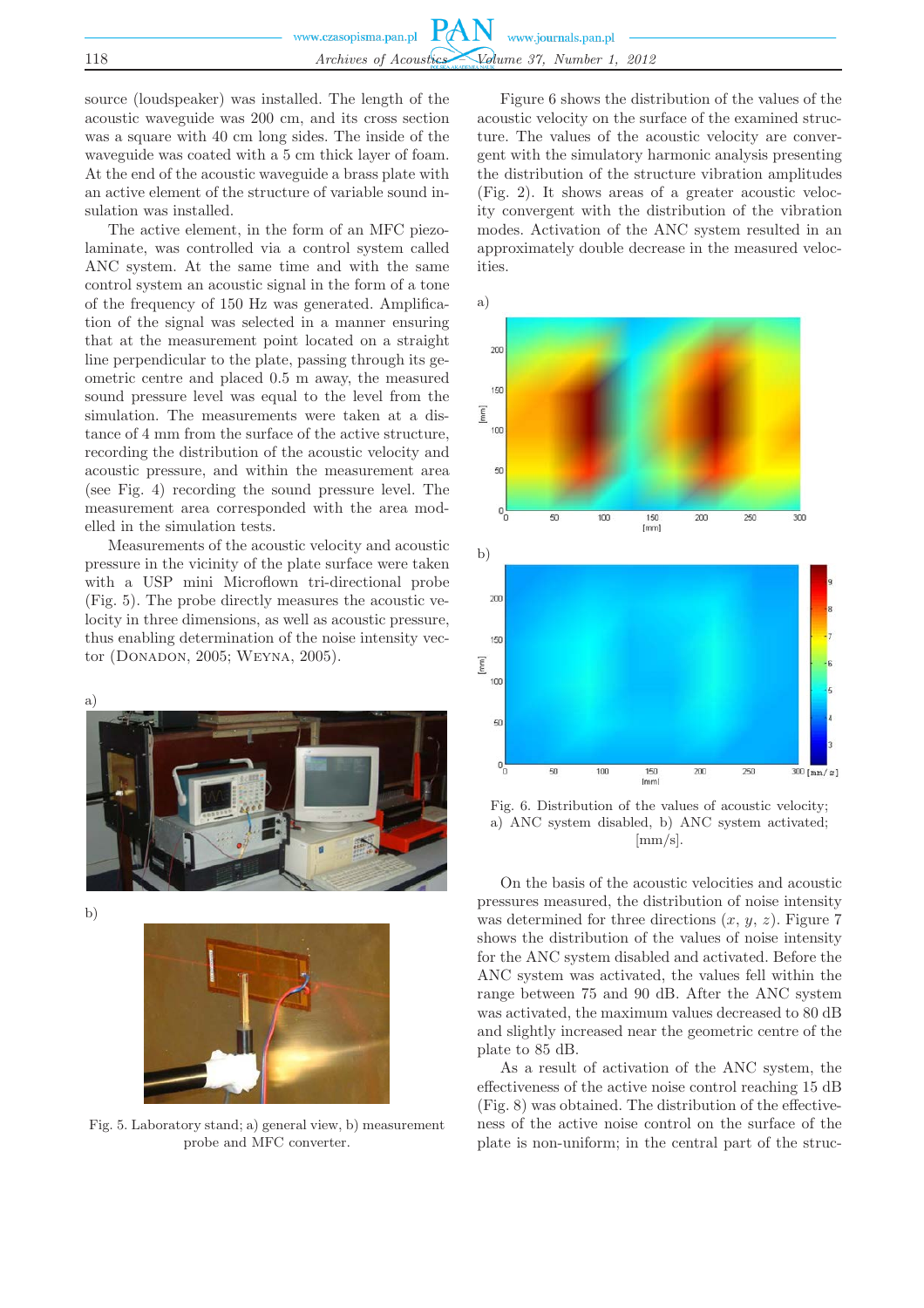

Fig. 7. Distribution of the values of the sound intensity level; a) ANC system disabled, b) ANC system activated;  $[dB]$ .



Fig. 8. Distribution of the sound intensity level reduction on the active structure surface; [dB]

ture, the effectiveness has negative values of approx. −2 dB.

The result of the aforementioned active noise control on reducing noise emitted into a room is shown in Fig. 9. In the case shown, the sound pressure level was measured within a measurement area analogical with the area of the simulation tests of the acoustic radiation of the structure (Fig. 3). Within the measurement area, the sound pressure level was measured before and after activating the ANC system and, on this basis, the effectiveness of active control was determined. The effectiveness of active noise control reaches the values from 16 dB near the structure to 0 dB at the boundaries of the measurement area.



Fig. 9. Distribution of the sound radiation reduction emitted into the room.

The differences between the values of effectiveness are related to the value of the sound pressure levels to be reduced. Due to the presence of the acoustic background, the lower the sound pressure level before reduction, the lower the reduction value. There were no negative values of effectiveness of active noise control.

### 4. Conclusions

The comparison of the results of simulation tests and laboratory measurements which aimed at improving sound insulation with an active noise control system showed a significant convergence of results. The table below contains the values of the sound pressure level at a distance of 0.5 m away from the structure obtained in the course of simulation tests and measurements.

In the simulation, before the ANC system was activated, the sound pressure level was approximately 60 dB. After the ANC system was activated, the sound pressure level decreased to 51 dB. In the laboratory measurements, before the ANC system was activated, the sound pressure level was approximately 61 dB. After the ANC system was activated, the sound pressure level decreased to 53 dB. The differences between the values oscillate around 1 dB, which is satisfactory. Therefore, it may be assumed that simulation tests with the application of the ANSYS package are a useful tool for estimating the effectiveness of active soundabsorbing and insulating structures and for determining the location of active elements in the structures.

As a result of the ANC system activation there was a decrease in the level of noise intensity on the surface of the structure reaching 15 dB. The distribution of the active noise control efficiency on the plate surface is non-uniform; in the central part of the structure, efficiency has negative values of approx. −2 dB. In the case of noise emitted into a room, differences in the sound pressure level within the measurement area before and after activation of the ANC system oscillate between around 0 dB at the boundaries of the measurement area to 16 dB near the structure.